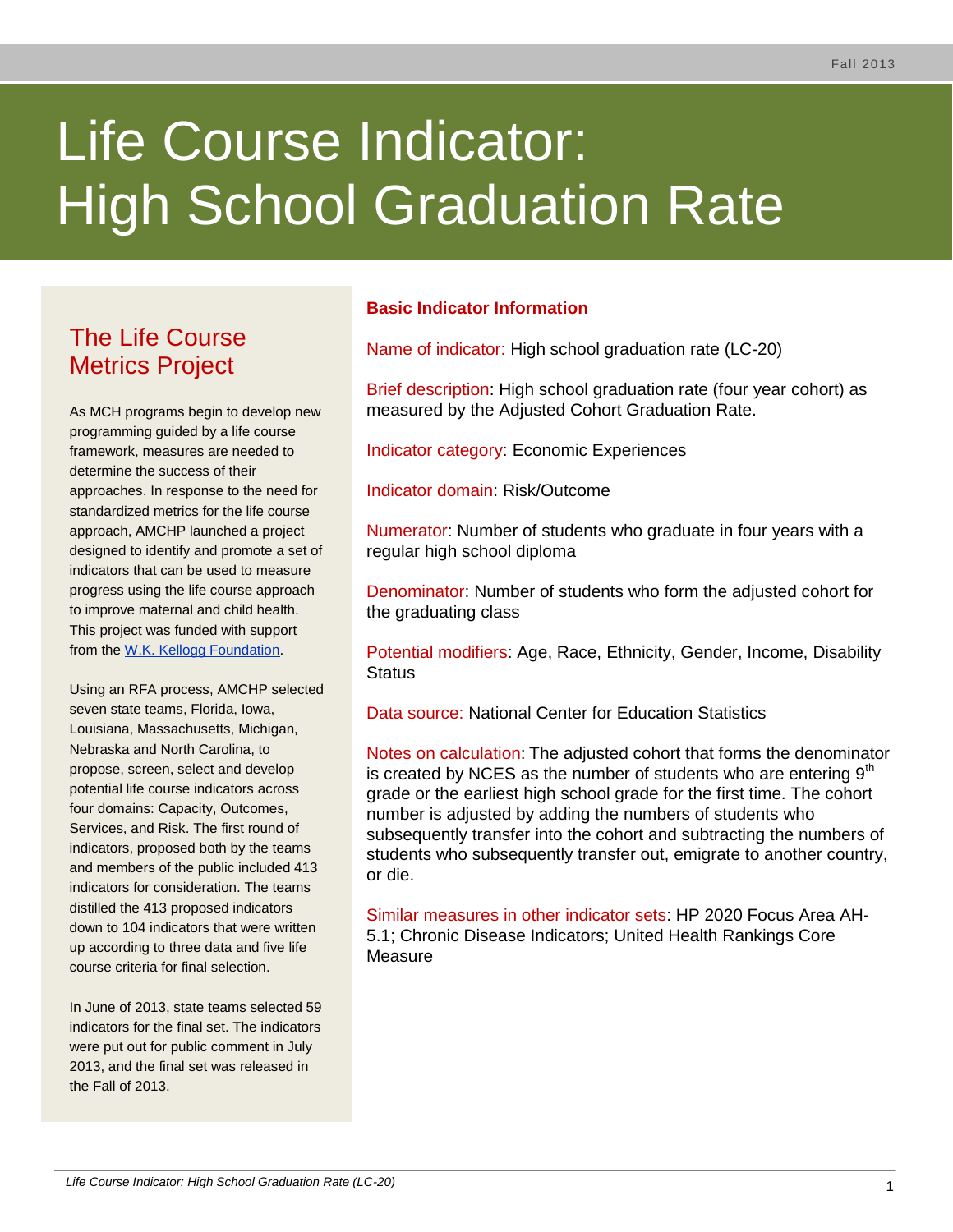# **Life Course Criteria**

#### *Introduction*

Socioeconomic environments are strongly related to health, whether health is self-reported or defined by particular acute, chronic, or disabling conditions (e.g., Kitigawa and Hauser 1973; Lynch 2003; Marmot 2006; Moore and Hayward 1990; Morenoff 2003). Socioeconomic environments are often determined by a combination of education, income, and occupation. Graduation from high school (or equivalent) is a pre-requisite for any post-secondary education, which drives occupational status and income.

The U.S. Bureau of Labor Statistics documents trends in earnings as related to educational attainment, exemplifying the association between educational attainment and income. As level of education increases, so do weekly earnings – on average, persons working with less than a high school diploma make \$471.00 USD weekly; persons working with a high school diploma make \$652.00 USD weekly; persons with a Bachelor's degree make \$1,066 USD weekly; and persons with a Professional degree make \$1,735.00 USD weekly (Bureau of Labor Statistics 2013).

Whether an individual graduates high school, and within a four year period, is tightly correlated with that individual's earning potential and contributes to current and future socioeconomic status. As a marker of educational attainment, a state's high school graduation rate speaks to the economic experiences, social capital, and health trajectories of its residents (in particular youth) and is therefore an indicator for life course health.

#### *Implications for equity*

As a dimension of socioeconomic status, high school graduation rate has strong implications for social equity across populations. Different populations across the United States experience different rates of high school graduation: trend analysis of data from the past forty years shows non-Hispanic Black and Hispanic populations having had lower completion (graduation) rates than other racial/ethnic populations. In 2009, among 18-24 year olds not currently enrolled in high school, Asian/Pacific Islander (95.9) and Whites (93.8) had completion rates of more than 90 percent. For the same year, Blacks (87.1), American Indians/Alaska Natives (82.4), and Hispanics (76.8) had rates below 90 percent (Chapman et al 2011).

In addition, students living in low-income families have higher rates of dropout (non-completion) than their peers from high-income families. In 2009, the national event dropout rate of students living in low-income families was about five times greater than the rate of their peers from high-income families (7.4 percent vs. 1.4 percent). This difference is consistent with trend analysis of data over the past four decades. (Chapman et al 2011)

Beyond race/ethnicity and income, individuals with disabilities also experience lower high school completion rates than individuals without a disability. In 2009, 16-24 year olds with disabilities had a dropout rate of 15.5 percent compared to an overall rate of 7.8 percent among their peers living without a disability.

Overall educational attainment is also a "protective" factor for overall health (Richardson et. al. 2013). There is a well known and persistent association between education and health. This relationship has been observed in many geographies and time periods, and for a wide variety of health measures (see **Predict Individual's Health** section below). As a protective factor, educational attainment has implications for equity because it may contribute to resilience against additional social risk factors.

#### *Public health impact*

The benefits of investments in educational attainment are shared by individual students and the societies of which they are a part. Investments in educational attainment are investments in a knowledgeable, skilled, educated population. This population will provide higher quality workers and improved quality of life in general on both individual and community levels.

Increased academic achievement impacts individuals' lifetime health and well-being, as well as influences the health and well-being of their offspring and ameliorates the effects of socioeconomic and familial disadvantage (Wickrama et al., 2012). (In addition, see **Predict Individual's Health** section below.) As a 'return on investment', each additional year of education is associated with an increase in health promoting behaviors (Cutler and Lleras-Muney 2006).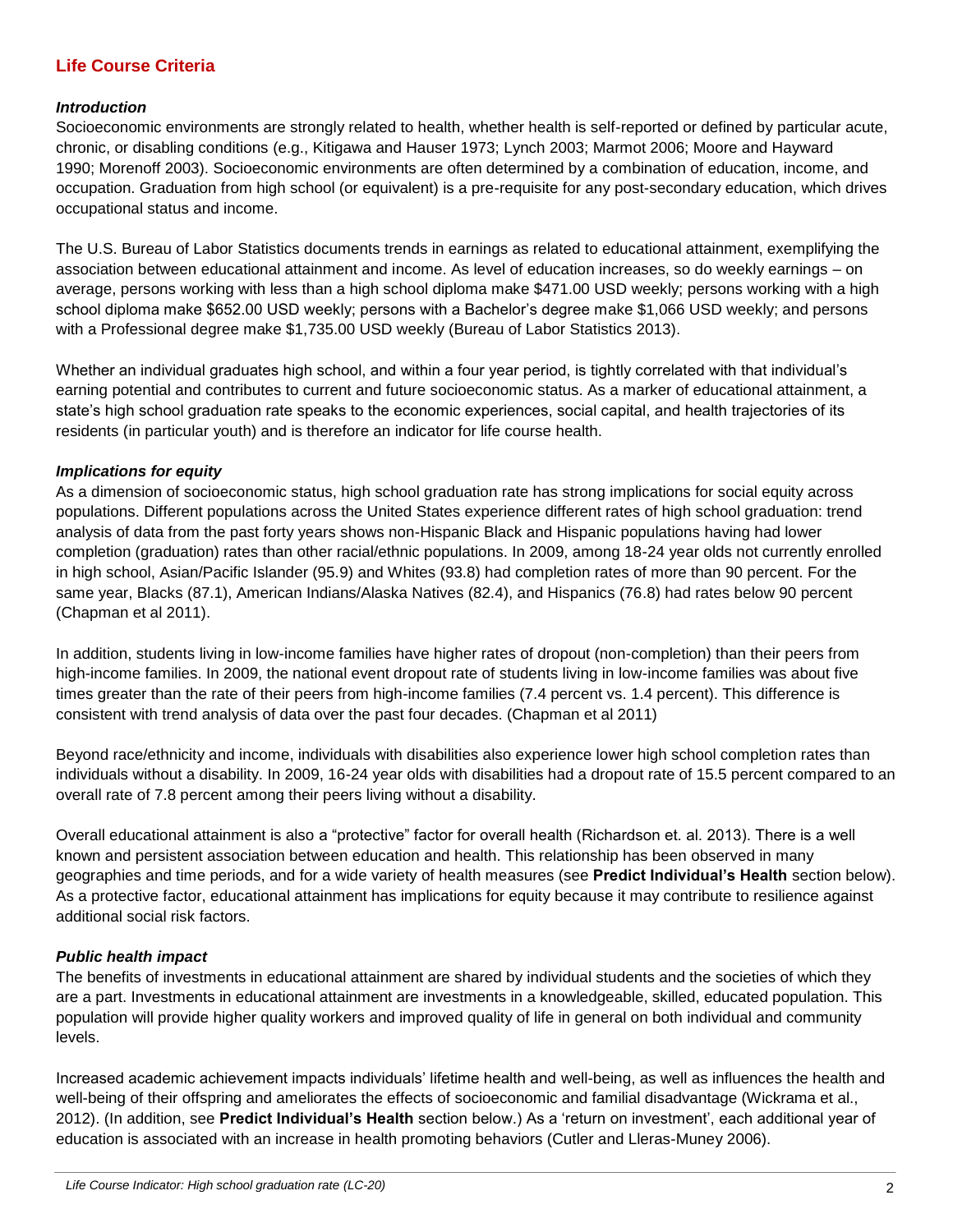In addition, educational attainment has larger societal benefits for families, which influence wider community benefits. High school graduation is necessary, but not sufficient, for post-secondary level education and subsequent employment. Research on the impact of higher education opportunities on individual and social outcomes suggests individuals with college degrees, and to a lesser extent those who have some college experience but do not have a degree, earn more than others and enjoy better working conditions. They contribute more to society, both through higher tax payments and through their civic participation, and are lower sources of spending for many social programs, such as unemployment compensation, food stamps, and Medicaid. Finally, college-educated adults give their children benefits that increase the prospects that the next generation will prosper and will be in a position to contribute to society in a variety of ways (Baum and Payea 2010). Overall, increases in high school graduation rates can lead to more positive outcomes for individuals and for their children and communities. These positive (or negative) outcomes persist across the life course.

#### *Leverage or realign resources*

As a societal factor, education is a powerful predictor of health, but the public health field has very little control over increasing educational attainment. This indicator has the potential to leverage or realign resources as multiple potential partners, including many non-traditional public health partners, have a vested interest in students graduating high school. Some examples of potential new or strengthened partnerships include:

- New or strengthened partnerships with public school systems as graduation rates are national performance measures for schools
- New or strengthened partnerships with business, commerce and union associations as employers need employees who are well trained
- New or strengthened partnerships with justice system stakeholders as there is a strong correlation between and involvement in the justice system and educational attainment, and this indicator could open new avenues for collaborative public policy and strategies

This indicator provides information which can be used as leverage points for addressing improvement in the high school graduation rate by focusing on early intervention in preschool and early elementary school and targeted programs serving high-risk students at the middle and high school level. A number of such community-based programs exist, many of which focus on connecting high risk students to mentors and community resources to navigate intra- and interpersonal stresses, including health and relationships with peers, and community settings that may contribute to engagement and attainment in school. Programs like the Incentive Mentoring Program in Baltimore, MD [\(incentivementoringprogram.org/\)](http://incentivementoringprogram.org/), The Link in Minneapolis, MN [\(thelinkmn.org/school-matters\)](http://www.thelinkmn.org/school-matters), or earlier in the life course – Big Brothers, Big Sisters – focus on the complex interactions between individual, family, and community resources and the ability to reach one's potential as a method of increasing resiliency in youth. Such programs are one of many opportunities for public health practitioners to partner with community organizations and education agencies to improve high school graduation rates.

From the standpoint of developing resilience, the positive youth development (PYD) model is an approach that can be used to promote and support protective factors or influences in a young person's life. The Family and Youth Services Bureau of the Administration for Children & Families has committed to promoting a PYD approach among federal agencies, their partners, youth workers, and the general public [\(http://www.acf.hhs.gov/programs/fysb/positive-youth](http://www.acf.hhs.gov/programs/fysb/positive-youth-development)[development\)](http://www.acf.hhs.gov/programs/fysb/positive-youth-development). Rather than focusing on risk factors, PYD focuses on developing leadership skills and seeing youth as assets to be developed. Being involved with school and having strong links between home, school and the community are integral components of PYD and are likely to contribute to improving graduation rates as well.

#### *Predict an individual's health and wellness and/or that of their offspring*

There is a large and persistent association between education and health. The connection between education and health has been well documented and spans almost all health conditions (Ross 1995). There is a positive association between education and health behaviors, health status, and particular acute, chronic, or disabling health conditions. Educational attainment also is a strong predictor of overall life expectancy. In addition to these positive associations, the effect of education increases with increasing years of education (Molla et al 2004; Lleras-Muney 2005).

Educational attainment also is a predictive factor for the health and wellness of an individual's offspring. Multiple individual research studies as well as meta-analyses have shown the very strong predictive relationship between level of parent's education on educational achievement and thus future health and well-being for children (Klebanov et. al. 1994; Haveman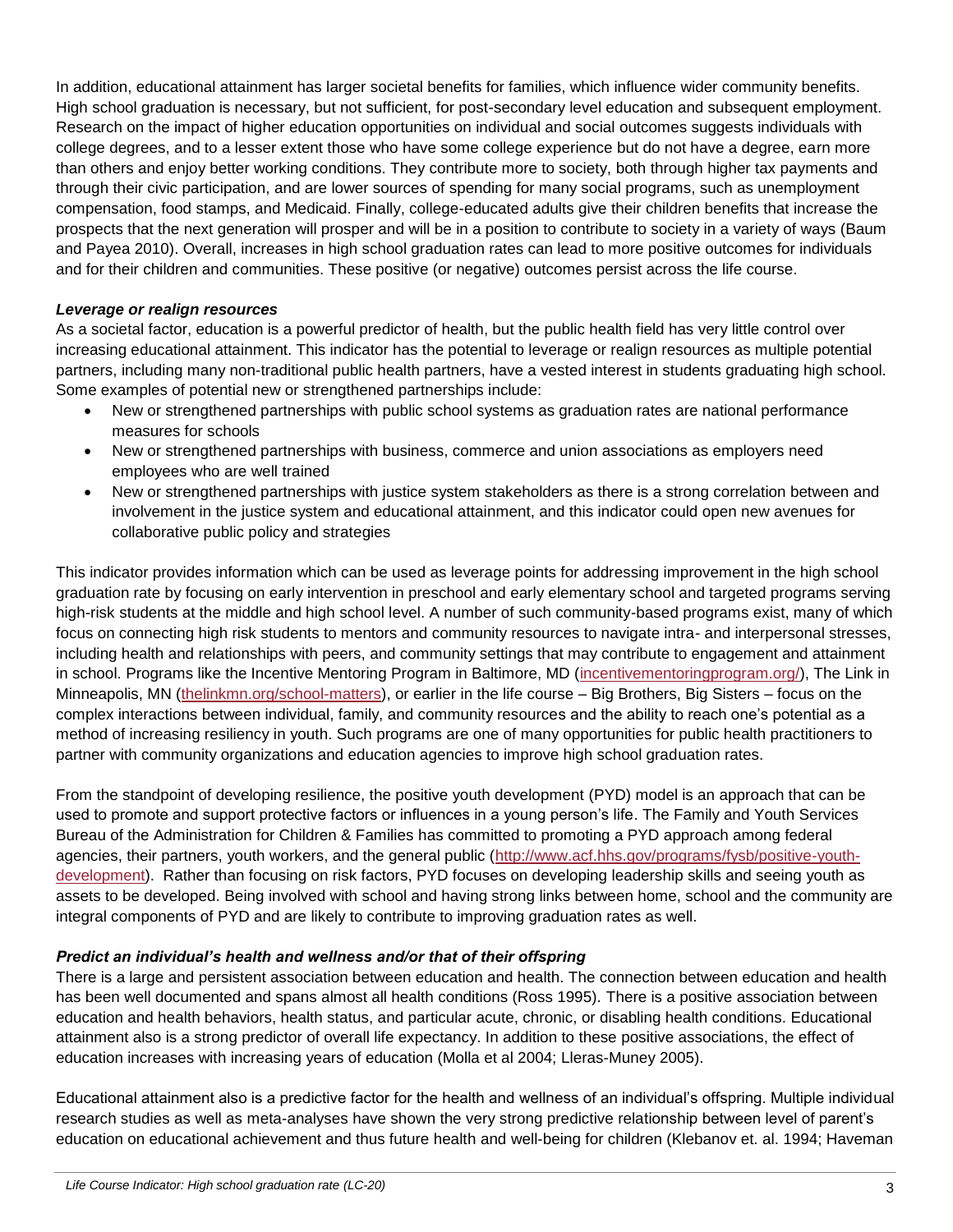& Wolfe 1995; Smith et. al. 1997). In particular, a mother's education level has a large, positive association on the health of her children. That relationship, observed in many small studies in rich countries, turns out to be true everywhere on the globe. A recent meta-analysis of global data illustrates half the reduction in child mortality over the past 40 years can be attributed to the better education of women; for every one-year increase in the average education of reproductive-age women, a country experienced a 9.5 percent decrease in the child deaths (Gakidou 2010).

# **Data Criteria**

#### *Data availability*

The National Center for Education Statistics (NCES) is the primary federal entity for collecting and analyzing data related to education in the United States and other nations. Within the NCES are a number of programs and assessments, including the National Assessment of Educational Progress (NAEP) and the Common Core of Data (CCD). The CCD reports the number of dropouts from each grade nine to 12 and the relevant event dropout rate (The event dropout rate describes the proportion of students who drop out in a single year. The rate is the number of students who drop out of a given grade divided by the number of students enrolled in that grade at the beginning of that school year). It also reports the number of high school diploma recipients, other high school completers (defined as students who receive an alternate credential such as a certificate of attendance or an equivalency credential), and the Averaged Freshman Graduation Rate (AFGR).

Beginning in the 2010–2011 academic year, all state education agencies were required to report graduation rates based on the Adjusted Cohort Graduation Rate (ACGR), which is considered to be a more rigorous and uniform standard than the AFGR. The ACGR tracks a cohort of ninth graders who are entering high school for the first time, adding and subtracting dropouts and transfers, and calculating the fraction earning a regular diploma after four years (U.S. Department of Education 2013). The NCES explains that reporting for the AFGR will continue to provide well understood and comparable statistics until evaluation of the newer measure of ACGR has been completed, and so data users can continue to analyze trends in graduation rates. The ACGR is available for most states starting with the graduating class of 2011. For trend analysis, it is recommended data users use the AFGR, with the goal of transitioning to the ACGR as multiple years of data become available.

The most recent data set available from NCES is for 2010-2011, which includes only the AFGR, and was first made available in June 2012. After the publication of the survey data on the NCES website (denoted as version a on the website), state education agencies have one year to revise the data (revised data is denoted as version b). Both the revised and unrevised data sets are available on the NCES website [\(http://nces.ed.gov/ccd/stnfis.asp\)](http://nces.ed.gov/ccd/stnfis.asp). The Department of Education, Office of Elementary and Secondary Education released a preliminary ACGR for 2010-2011 on Nov. 28, 2012 through their ED Data Express online data tool [\(http://eddataexpress.ed.gov\)](http://eddataexpress.ed.gov/).Local level data are not available for this indicator through the National Center for Education Statistics.

#### *Data quality*

The data quality for ACGR is good at the present time. Adjustments are made for students who move into or out of the state, territory, county, or district. Data for private schools and for enrollment for very low numbers (e.g., n<10 students) are not available. The first year that states were required to use the regulatory cohort rate was 2010-11; prior year data are not necessarily comparable to the 2010-11 rates. Because ACGR is a new addition, and evaluation of the measure is not yet complete, the following pertains to the AFGR:

#### *From the National Center for Education Statistics* [\(http://nces.ed.gov/pubs2013/2013309/appendix\\_a.asp\)](http://nces.ed.gov/pubs2013/2013309/appendix_a.asp):

There is variation in the degree of rigor with which the states or school districts verify their data. Those states that collect dropout or graduation data through student-level records systems are better able to verify students' enrollment and graduation status than are those agencies that collect aggregate data from schools and districts. In the past NCES did not audit state reports. Starting with the 2006–07 collection, NCES has been more aggressive in verifying data that do not appear to be accurate. NCES also required that some aggregate-level data be confirmed or revised. For 2009–10, NCES contacted Alabama, the District of Columbia, Illinois and Puerto Rico because the submitted dropout counts produced dropout rate estimates that were low when compared to other states and data from earlier years. Alabama and Illinois confirmed the reported counts. The District of Columbia and Puerto Rico did not confirm their dropout counts. As the unconfirmed dropout counts resulted in a calculated dropout rate of less than one percent, NCES suppressed dropout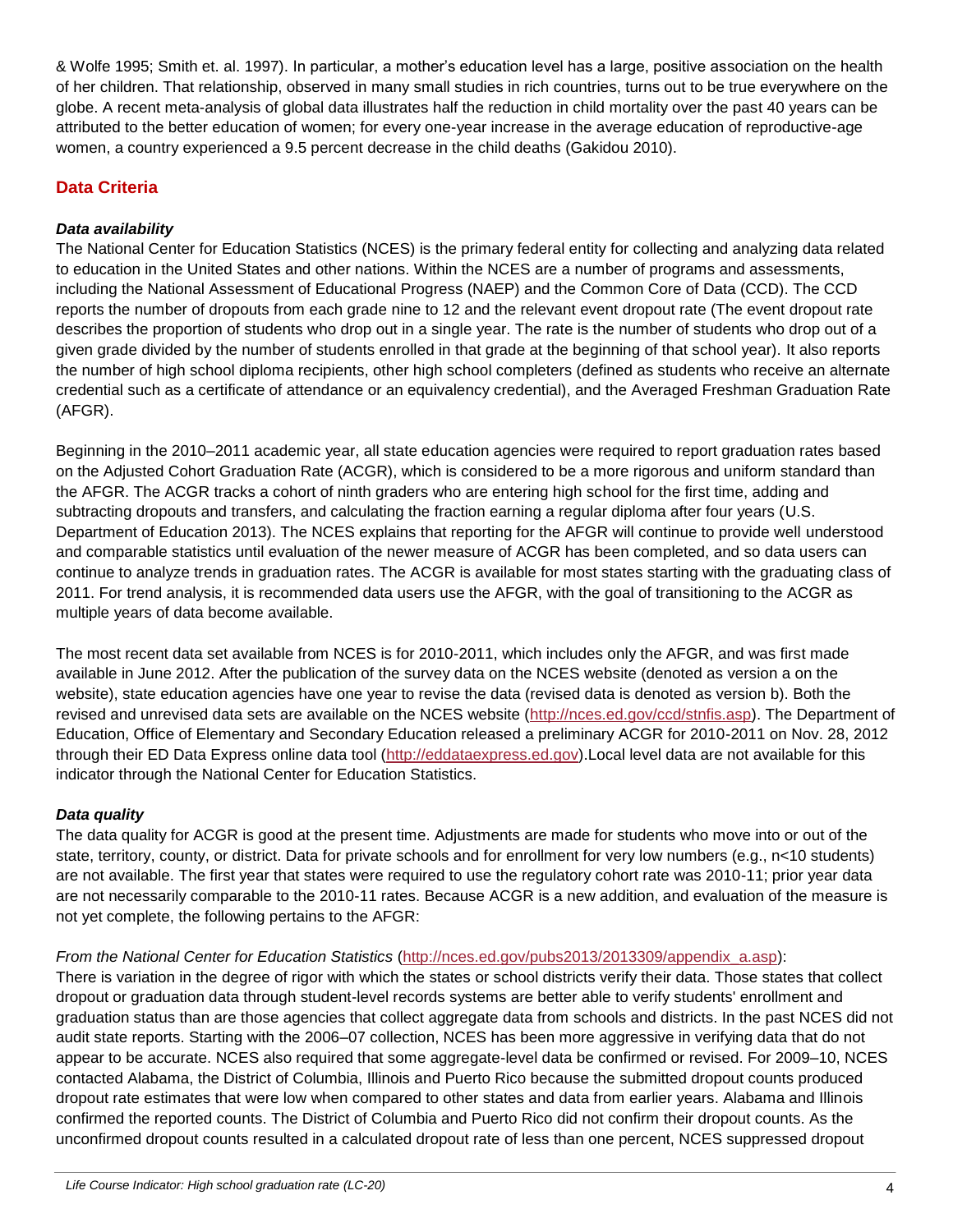counts for the District of Columbia and Puerto Rico at the LEA level. The state-level dropout data were imputed for the District of Columbia based on prior year rates. The state-level dropout data for Puerto Rico were suppressed because prior year data was not available. For 2009–10, NCES contacted Connecticut because the submitted high school diploma counts produced AFGR estimates that were high compared to other states and data from earlier years. Connecticut did not confirm their diploma counts. The unconfirmed diploma count represented a 29 percent increase from the prior year, 110 percent of the 12th- grade student enrollments in-year, and resulted in a calculated AFGR of 98 percent. Accordingly, NCES suppressed diploma counts for Connecticut at the LEA level and imputed the counts at the state level using prior year rates. States have been made aware of the new NCES protocols and understand that NCES is working to develop further methods to audit their end of year data.

Additionally for 2009–10, dropout data reported at the LEA-level for Kentucky, Maine, and Mississippi accounted for less than 85 percent of the SEA-level reporting. These cross-level discrepancies were noted on data error reports to all three of these states and the states did not submit any revisions to these data as of Jan. 1, 2013. NCES has thereby suppressed the LEA-level dropout counts for these states because these data do not meet NCES data quality and coverage standards.

*Cautions in interpreting the Averaged Freshman Graduation Rate.* Although the AFGR was selected as the best of the available alternatives, several factors make it fall short of a true on-time graduation rate. First, the AFGR does not take into account any imbalances in the number of students moving in and out of the nation or individual states over the high school years. As a result, the averaged freshman class is at best an approximation of the actual number of freshmen, where differences in the rates of transfers, retention, and dropping out in the three grades affect the average. Second, by including all graduates in a specific year, the graduates include students who repeated a grade in high school or graduated high school early and thus are not on-time cohort graduates in that year.

While the AFGR is a reasonable proxy at the aggregate national or state level, the potential effects of three factors should be taken into account when interpreting the results for individual states. First, if more high school students moved out of a population than transferred in during the high school years, the number of graduates in the numerator would be smaller and the estimated graduation rate would be lower than the actual on-time rate for that group of freshmen. On the other hand, if more high school students moved into a population than moved out during this four-year period, the number of graduates in the numerator would be increased and the estimated on-time graduation rate would be higher than the actual rate for that group of freshmen. This can lead to estimated graduation rates of more than 100 percent for small groups; such cases have been edited to 100 percent in this report.

Second, including the estimate of eighth-graders from the previous year in order to remove the effect of freshmen who were retained, and thus are not first-time freshmen, ignores the fact that in some cases there may be real change in the number of eighth-graders relative to counts of ninth-graders due to transfers between public and private schools. If more students transfer to public schools during these years, using a count of 8th-graders that does not include those students would serve to artificially decrease the estimated number of ninth-graders, and as a result increase the graduation rate for that class. Conversely, if more students were to transfer out of public schools between the eighth and ninth grades, using the eighth-grade count that includes students leaving the population would artificially increase the estimated number of ninth-graders and in turn, decrease the graduation rate.

Third, there may be a tradeoff between the edits for retentions and grade specific differences in the number of dropouts. The use of the 10th-grade enrollment count helps to dampen the effect of ninth-grade retentions, but ignores the fact that ninth-grade dropouts result in a smaller 10th-grade population. Excluding these ninth-grade dropouts would lower the estimate of freshmen and as a result increase the graduation rate.

### *Simplicity of indicator*

The National Center for Education Statistics collects enrollment and completion data and estimates the graduation rate for each state. The AFGR is the number of graduates divided by the estimated count of freshmen four years earlier. This estimated count of freshmen is the sum of the number of eighth graders five years earlier, the number of ninth graders four years earlier and the number of 10th graders three years earlier divided by three. Enrollment counts also include a proportional distribution of students not enrolled in a specific grade. The ACGR tracks a cohort of ninth graders who are entering high school for the first time, adding and subtracting dropouts and transfers, and calculating the fraction earning a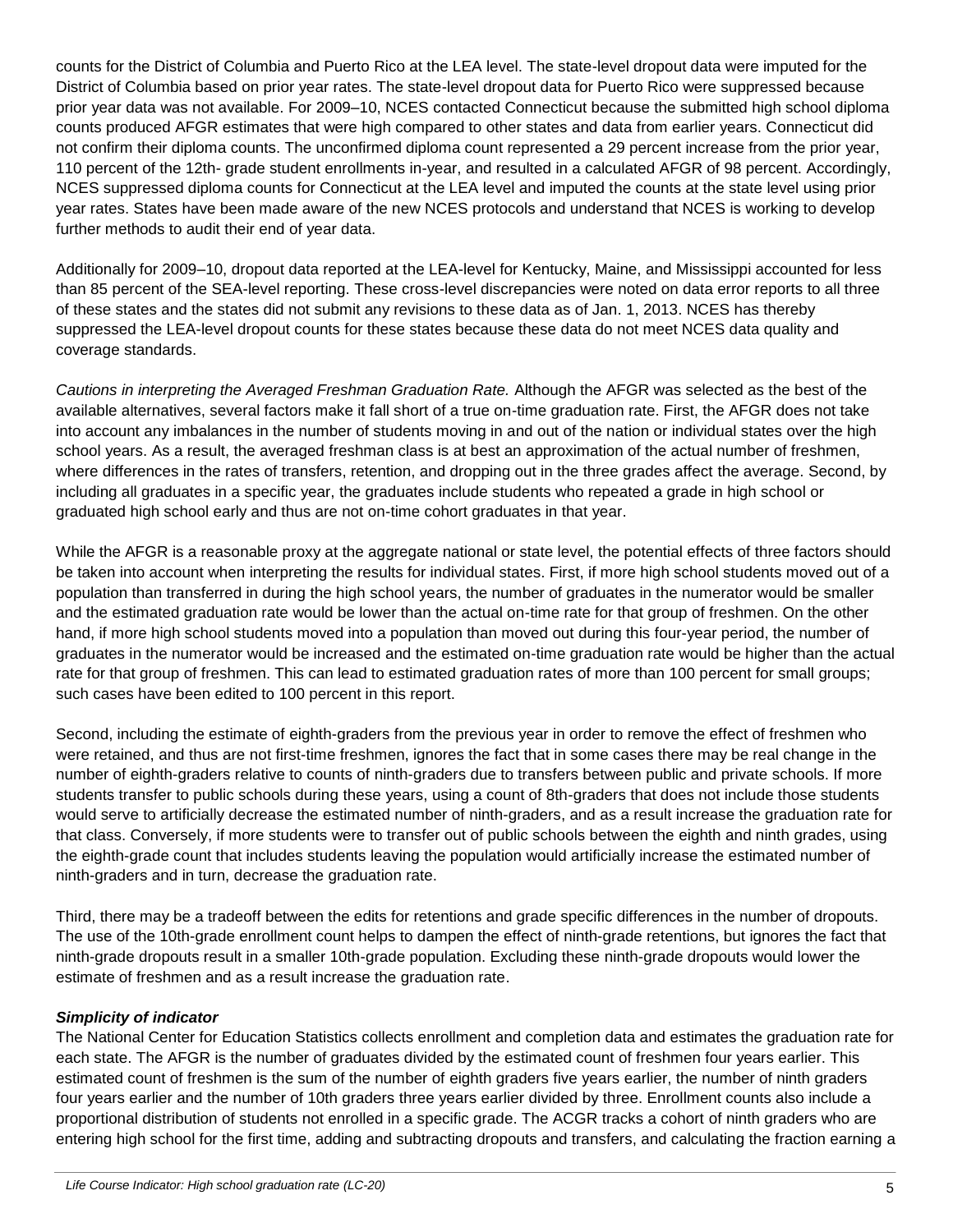regular diploma after four years. Despite the potential confusion created by the use of the two indicators, and the movement away from AFGR to ACGR, this indicator is generally easy to understand and communicate. It does not require linkage or complex analyses on the part of the data user.

#### **References**

Baum, Sandy and Payea, Kathleen. 2004. Education Pays 2004: The Benefits of Higher Education for Individuals and Society. Washington, DC: College Board.

Baum, S., Ma, J., and Payea, K. (2010). Education pays 2010: The benefits of higher education for individuals and society. College Board Advocacy and Policy Center. Retrieved 3/14/13, from http://trends.collegeboard.org/education-pays

Chapman, C., Laird, J., Ifill, N., and KewalRamani, A. (2011). Trends in High School Dropout and Completion Rates in the United States: 1972–2009 (NCES 2012-006). U.S. Department of Education. Washington, DC: National Center for Education Statistics. Retrieved [August 30, 2013] from [http://nces.ed.gov/pubsearch.](http://nces.ed.gov/pubsearch)

Cutler DM, Lleras-Muney A, National Bureau of Economic Research. Education and health: Evaluating theories and evidence. Cambridge, MA.: National Bureau of Economic Research; 2006.

Gakidou, E. Cowling K., Lozano R., and Murray C. Increased educational attainment and its effect on child mortality in 175 countries between 1970 and 2009: a systematic analysis. *The Lancet* - 18 September 2010 (Vol. 376, Issue 9745, Pages 959-974)

Haveman, R., & Wolfe, B. (1995). The determinants of children's attainments: A review of methods and findings. Journal of Economic Literature, 33, 1829 –1878.

Kitagawa, E.M., and P.M. Hauser. 1973. *Differential Mortality in the United States: A Study in Socioeconomic Epidemiology.* Cambridge: Harvard University Press.

Klebanov, P. K., Brooks-Gunn, J., & Duncan, G. J. (1994). Does neighborhood and family poverty affect mothers' parenting, mental health, and social support? Journal of Marriage and the Family, 56, 441– 455.

Lleras-Muney A. The relationship between education and adult mortality in the United States. The review of economic studies. 2005; 72(1):189.

Lynch SM. *Cohort and life course patterns in the education-health relationship: A hierarchical approach*. Demography. 2003; 40(2):309–331.

Marmot, M.G. and Wilkinson, R.G. (2006) Social Determinants of Health (2nd edition) Oxford University Press: Oxford.

Molla, Michael T., Jennifer H. Madans and Diane K. Wagener. 2004. "Differentials in Adult Mortality and Activity Limitation by Years of Education in the United States at the End of the 1990s." Population and Development Review 30(4):625-46.

Moore, D.E. & Hayward, M.D. (1990). Occupational careers and the mortality of elderly men. Demography, 27:31-53.

Morenoff JD. Neighborhood mechanisms and the spatial dynamics of birthweight. American Journal of Sociology. 2003;108:976–1017.

Richardson, L.J., Hussey, J.M., & Strutz, K.L. (2013). A life course perspective on maternal and child health. In J.B. Kotch (ed.) Maternal and Child Health: Programs, Problems, and Policies in Public Health, 3<sup>rd</sup> ed. Chapter 4. Sudbury, MA: Jones and Bartlett.

Ross CE. The links between education and health. Am Sociol Rev. 1995:719. United Health Foundation (2013).America's Health Rankings High School Graduation Rate. Retrieved April 7, 2013 from: http://www.americashealthrankings.org/ALL/Graduation/2012.

Smith, J. R., Brooks-Gunn, J., & Klebanov, P. K. (1997). Consequences of living in poverty for young children's cognitive and verbal ability and early school achievement. In G. J. Duncan & J. Brooks-Gunn (Eds.), Consequences of growing up poor (pp. 132–189). New York: Russell Sage Foundation.

U.S. Department of Education. *States Report New High School Graduation Rates Using More Accurate, Common Measure* November 26, 2012. Retrieved 3/14/2013 at http://www.ed.gov/news/press-releases/states-report-new-high-school-graduation-rates-using-more-accurate-common-measur Accessed 3/14/2013

U.S. Department of Labor. Bureau of Labor Statistics. *Employment Projections* webpage. Retrieved [September 4, 2013] from [http://www.bls.gov/emp/ep\\_chart\\_001.htm](http://www.bls.gov/emp/ep_chart_001.htm)

Wickrama KA, Simons LG, Baltimore D. 2012. The influence of ethnicity and adverse life experiences during adolescence on young adult socioeconomic attainment: the moderating role of education. Journal of Youth and Adolescence 41(11):1472-1487. Abstract available at [http://www.ncbi.nlm.nih.gov/pubmed/22528370.](http://www.ncbi.nlm.nih.gov/pubmed/22528370) Accessed April 3, 2013.